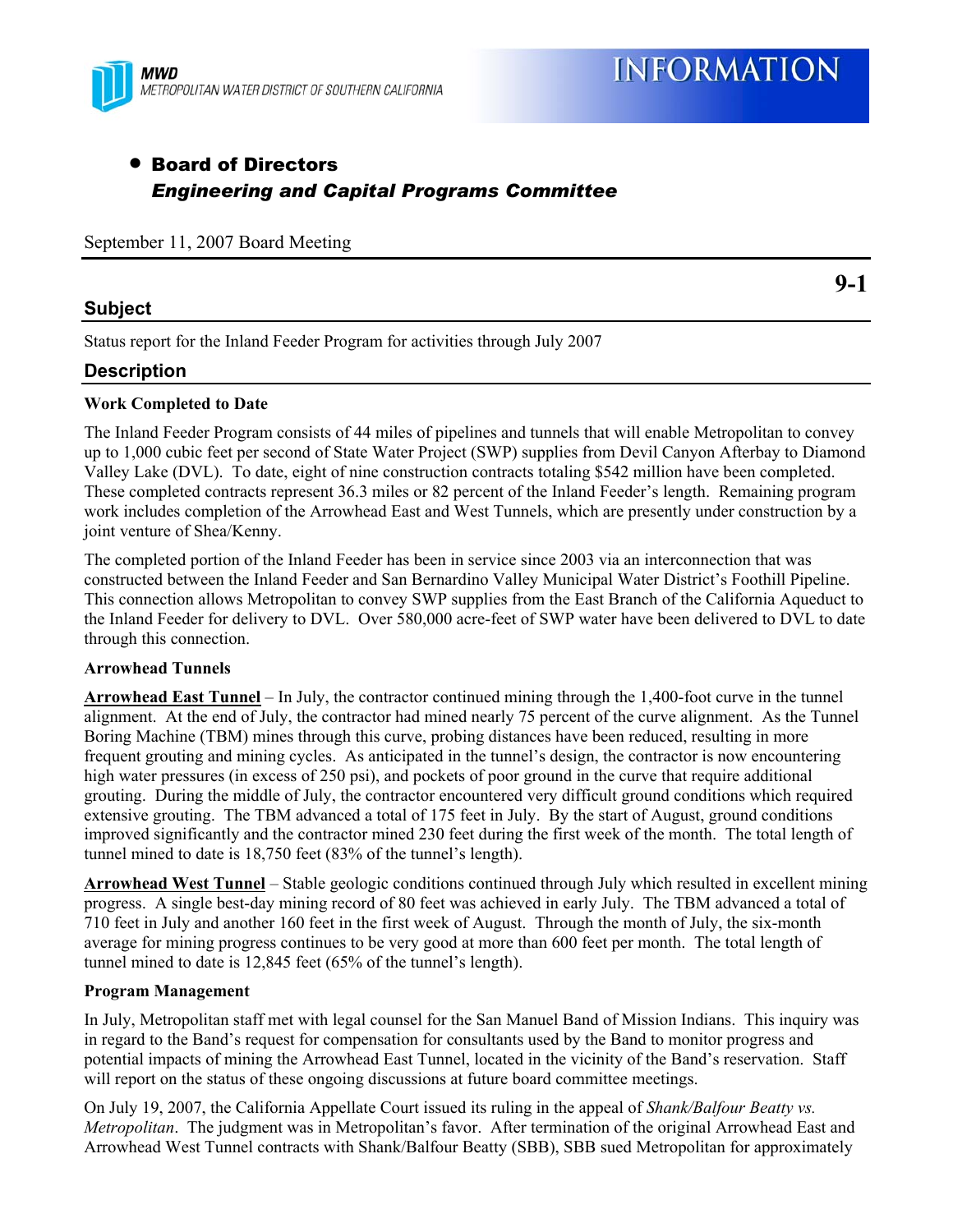\$21 million. Prior to trial, Metropolitan settled \$10 million of the claims for \$3.38 million. The items not settled were claims of SBB's pipe vendor, Ameron International. At the time of trial, Ameron alleged damages of approximately \$11.5 million plus interest, for a total of approximately \$15 million. Metropolitan offered to settle for \$3 million, which was rejected. At the end of the trial, the court awarded SBB \$1.98 million. Metropolitan was deemed the "prevailing party" because the judgment was less than the settlement offer and was awarded its costs. SBB subsequently appealed. The appellate court ruled in Metropolitan's favor on all substantive issues. There are minor post-appeal administrative matters to be completed. SBB may file an appeal to the California Supreme Court.

#### **Budget and Schedule**

Following board authorization of a settlement agreement and contract amendment with the Arrowhead Tunnels contractor in August 2006, staff conducted a complete review of the program budget to estimate the total projected cost to complete the Inland Feeder Program. Based on the revised September 2010 completion date of the Arrowhead Tunnels as presented to the Board in August 2006, the updated total projected cost for the Inland Feeder is estimated to be \$1.133 billion. Staff has reviewed the budget and completion date of the Arrowhead Tunnels construction contract with executive management and the General Auditor. Monthly mining costs are up to 10 percent higher than originally envisioned when the contract amendment was authorized by the Board. However, mining progress is significantly ahead of the revised schedule that was established with the contract amendment. Overall, staff is projecting that the construction contract will be completed at or below the current budget of \$397 million. Total expenditures through July 2007 are \$948.5 million (see **Attachment 1** for the Projected Cost/Expenditures). The board-approved budget for the entire program remains at \$1.186 billion. **Attachment 2** shows the actual mining progress and cash flow on both tunnels compared to the planned progress and expenditures set forth in the August 2006 contract amendment.

The payments on the contractor's incentive/risk program are discussed with the Board on a regular basis at the Engineering and Capital Programs Committee meetings. The incentive plan is part of the contract amendment approved by the Board in August 2006. The incentive payment to the contractor for the month of July 2007 is shown in **Attachment 1**.

Upon completion of construction, environmental mitigation measures will continue along the Arrowhead Tunnels alignment for up to two years in accordance with the Environmental Impact Report.

# **Policy**

Submitted per request of the Board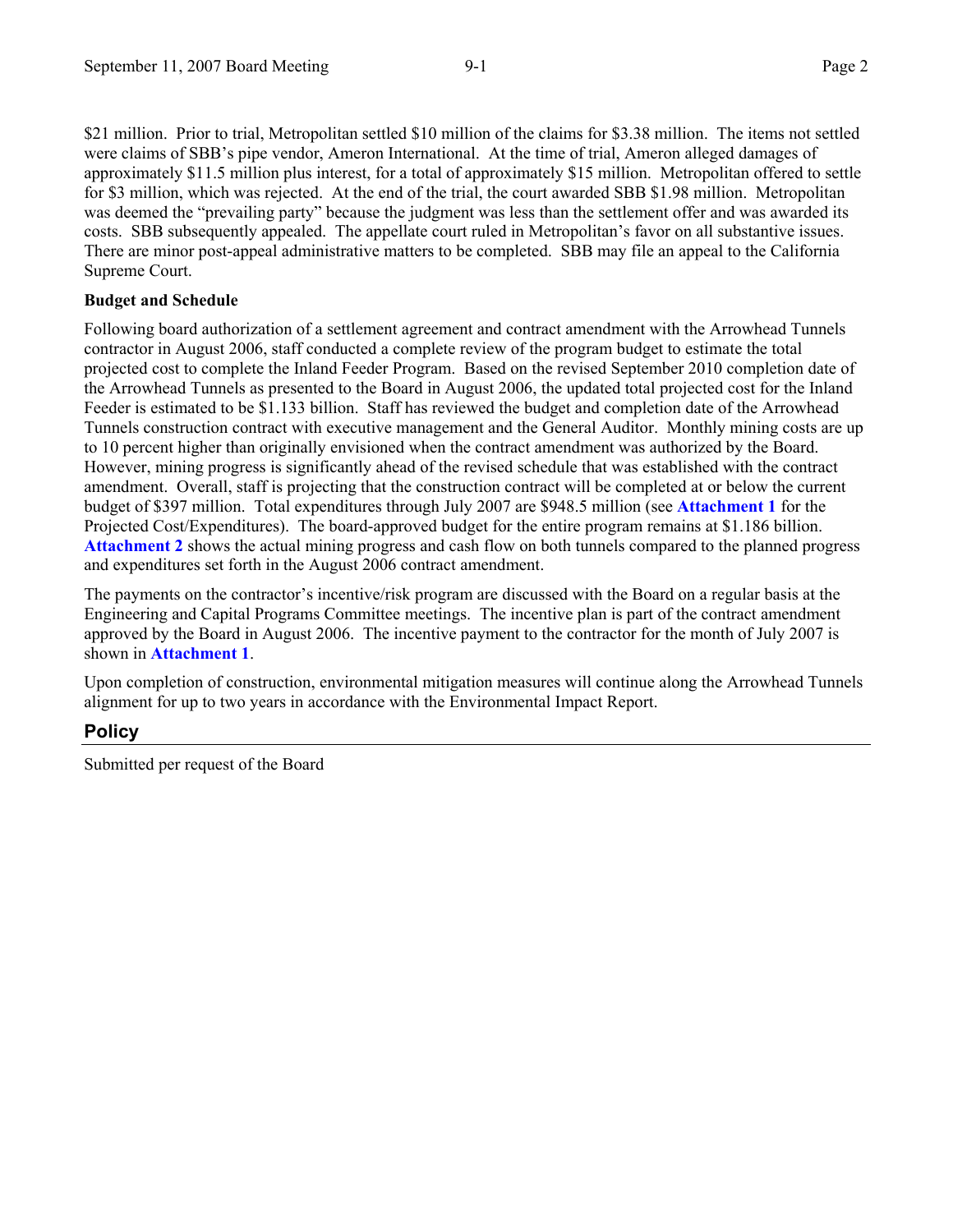## **Fiscal Impact**

Refer to **Attachment 1**.

8/21/2007 *Roy L. Wolfe Date* 

*Manager, Corporate Resources* 

8/23/2007 *Jeffrey Kightlinger General Manager Date* 

**Attachment 1 – Inland Feeder Program Projected Cost/Expenditures and Incentive Plan Payments** 

**Attachment 2 – Arrowhead Tunnels Actual vs. Planned Mining Progress and Actual vs. Planned Cash Flow** 

BLA #5151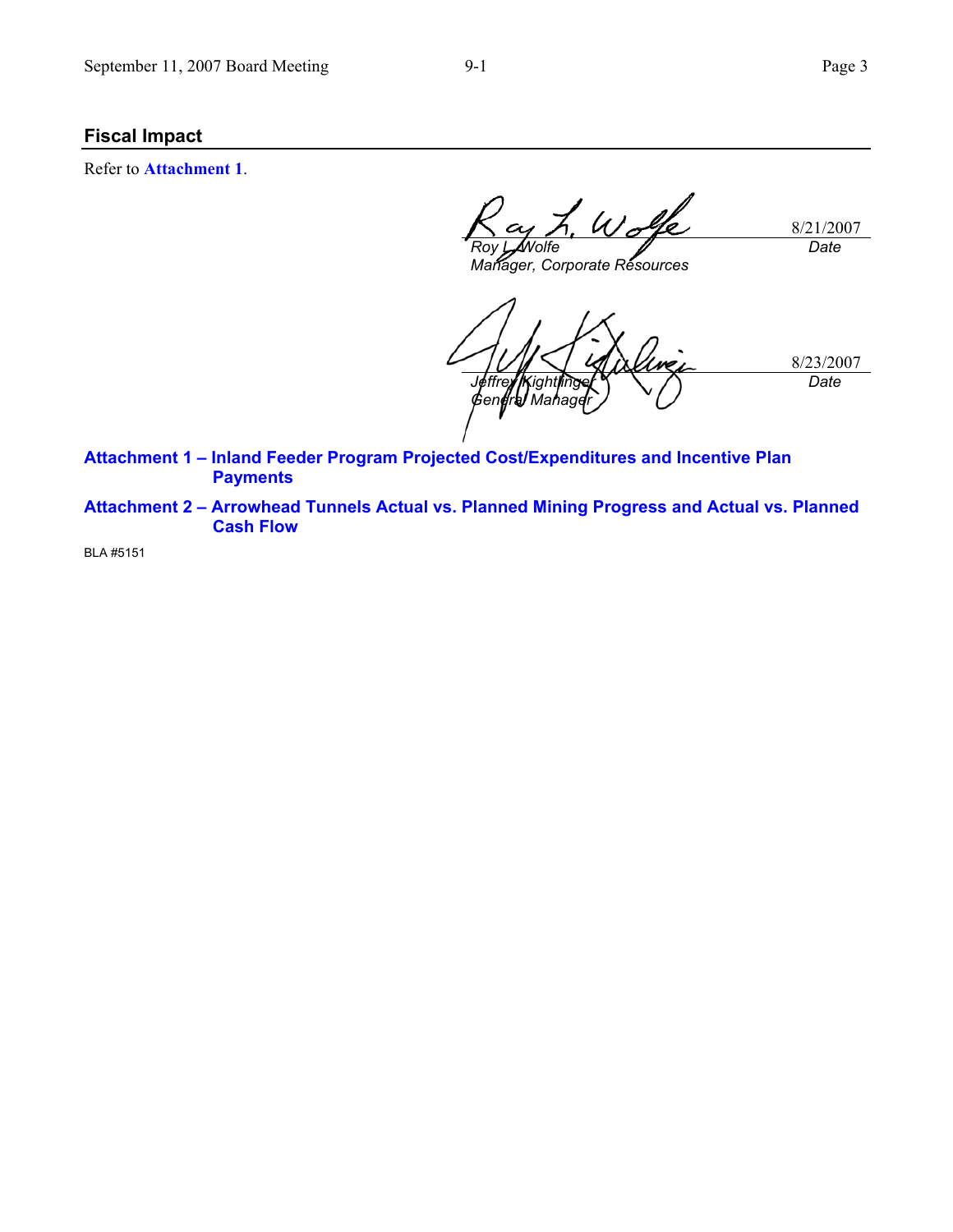| <b>Inland Feeder Program</b><br><b>Projected Cost/Expenditures (\$ in Millions)</b> |                                                      |         |                                           |     |                                        |       |                                                    |  |  |  |  |  |
|-------------------------------------------------------------------------------------|------------------------------------------------------|---------|-------------------------------------------|-----|----------------------------------------|-------|----------------------------------------------------|--|--|--|--|--|
|                                                                                     | Projected Cost<br>To Complete<br>(Updated July 2007) |         | Expenditures<br>This Month<br>(July 2007) |     | Expenditures<br>To Date<br>(July 2007) |       | % Complete Based<br>on Expenditures<br>(July 2007) |  |  |  |  |  |
| <b>Active Construction</b>                                                          |                                                      |         |                                           |     |                                        |       |                                                    |  |  |  |  |  |
| Arrowhead Tunnels Const. Contract                                                   | \$                                                   | 397.0   | \$                                        | 4.1 | S                                      | 234.1 | 59%                                                |  |  |  |  |  |
| Construction Inspection and Support                                                 | \$                                                   | 55.0    | \$                                        | 0.4 | \$                                     | 38.8  | 71%                                                |  |  |  |  |  |
| <b>Subtotal, Active Construction</b>                                                | \$                                                   | 452.0   | S                                         | 4.5 | \$                                     | 272.9 | 60%                                                |  |  |  |  |  |
| <b>Other Components</b>                                                             |                                                      |         |                                           |     |                                        |       |                                                    |  |  |  |  |  |
| <b>Completed Projects</b>                                                           | \$                                                   | 578.1   | \$                                        | 0.0 | \$                                     | 576.3 | 100%                                               |  |  |  |  |  |
| Others (R/W, Env., Prog. Mgmt.)                                                     | \$                                                   | 103.0   | S                                         | 0.4 | \$                                     | 99.3  | 96%                                                |  |  |  |  |  |
| <b>Subtotal, Other Components</b>                                                   | \$                                                   | 679.2   | S                                         | 0.4 | S                                      | 675.6 | 99%                                                |  |  |  |  |  |
| <b>Expended To Date</b>                                                             |                                                      |         | $\mathbf S$                               | 4.9 | \$                                     | 948.5 | 80%                                                |  |  |  |  |  |
| Subtotal, All Projects                                                              | \$<br>1,133.0                                        |         | <b>Projected Cost to Complete</b>         |     |                                        |       |                                                    |  |  |  |  |  |
| <b>Remaining Budget</b>                                                             | \$                                                   | 53.5    |                                           |     |                                        |       |                                                    |  |  |  |  |  |
| <b>Board-Authorized Budget</b>                                                      | \$                                                   | 1,186.5 | Total Project Budget                      |     |                                        |       |                                                    |  |  |  |  |  |
| Length of Tunnels Mined Through 8/08/07                                             |                                                      |         |                                           |     |                                        |       |                                                    |  |  |  |  |  |
| <b>Arrowhead East</b><br>(83%)<br>$18,750$ ft<br>of $22,458$ ft                     |                                                      |         |                                           |     |                                        |       |                                                    |  |  |  |  |  |
| of 19,884 ft<br><b>Arrowhead West</b><br>12,845 ft<br>(65%)                         |                                                      |         |                                           |     |                                        |       |                                                    |  |  |  |  |  |
| of 42,342 ft<br>Total<br>$31,595$ ft<br>(75%)                                       |                                                      |         |                                           |     |                                        |       |                                                    |  |  |  |  |  |

NOTE: Contractor invoices paid through July 2007 = \$231.1M Overall completion =  $36.3$  of 44.2 miles (82%)

| <b>Inland Feeder Program – Arrowhead Tunnels</b><br><b>Incentive Plan Payments</b> |                                                                |          |                                       |          |                                               |    |                               |  |  |  |  |  |  |  |
|------------------------------------------------------------------------------------|----------------------------------------------------------------|----------|---------------------------------------|----------|-----------------------------------------------|----|-------------------------------|--|--|--|--|--|--|--|
| May 2006 - June 2007<br>(Previously Reported)<br>July 2007 (3)                     | East/West Tunnels<br>Cumulative<br>Feet Mined<br>12,225<br>920 | \$<br>\$ | East<br>Tunnel<br>1,192,100<br>97,000 | \$<br>\$ | West<br>Tunnel<br>(1)<br>1,493,093<br>139,500 | \$ | Total<br>2,685,193<br>236,500 |  |  |  |  |  |  |  |
| <b>TOTALS</b>                                                                      | 13,145                                                         | S        | 1,289,100                             |          | 1,632,593                                     |    | 2,921,693                     |  |  |  |  |  |  |  |

(1): For Arrowhead West Tunnel, incentive program evaluation commenced in June 2006.

(2): Percent of maximum possible combined incentive: 67% (57% Arrowhead East Tunnel, 78% Arrowhead West Tunnel) (3): Incentive Plan based on work performed during contractor monthly pay period from 6/26/06 to 7/25/07 (differs from

progress in calendar month).